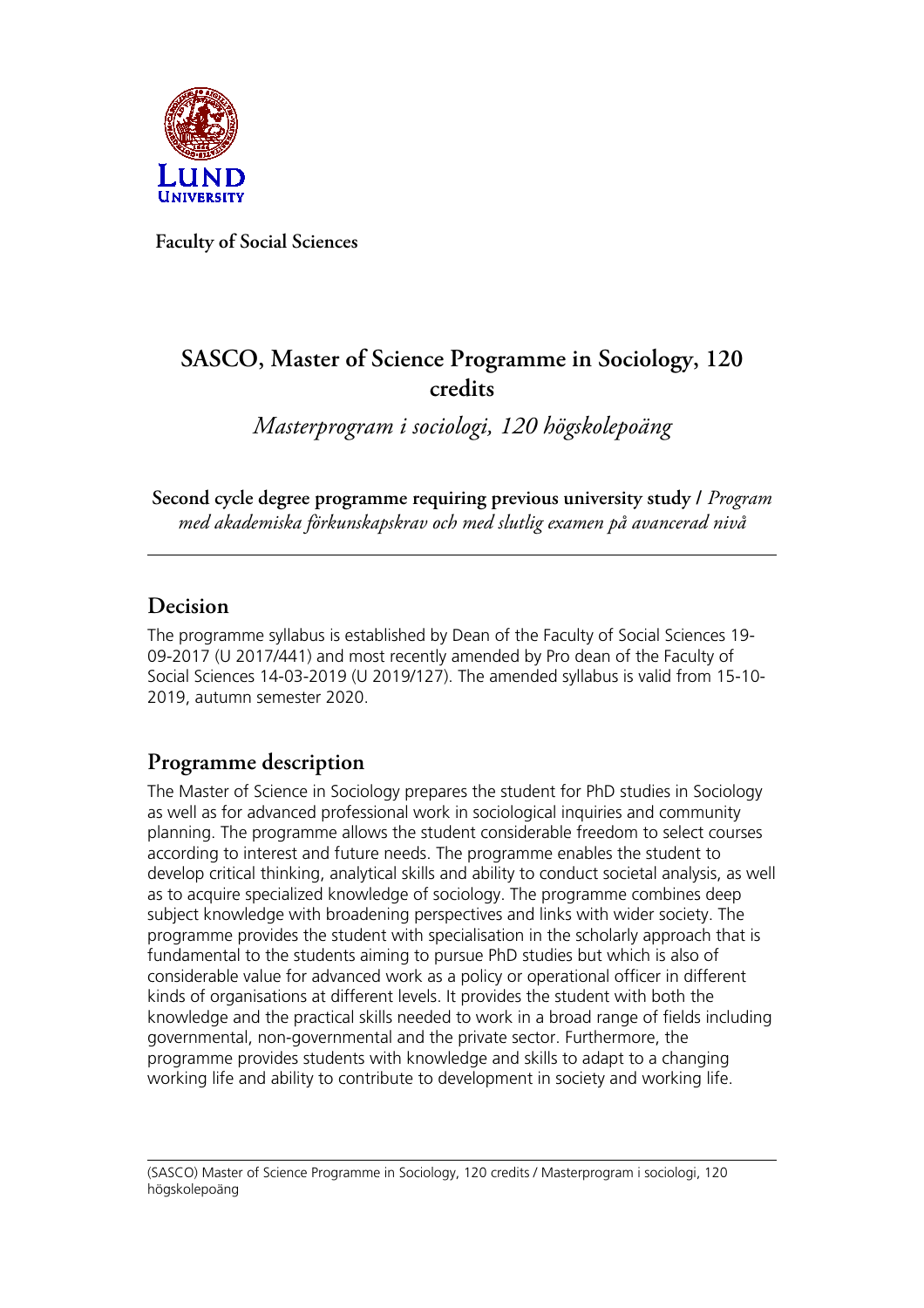## **Goals**

In accordance with the Higher Education Ordinance, the student shall for a Degree of Master (120 credits) and a Degree of Master (60 credits) respectively demonstrate the following:

#### **Knowledge and understanding**

For a Degree of Master (120 credits) the student shall

- demonstrate knowledge and understanding in the field of Sociology, including both broad knowledge of the field and a considerable degree of specialised knowledge in certain areas of the field as well as insight into current research and development work, and
- demonstrate specialised methodological knowledge in the field of Sociology.

For a Degree of Master (60 credits) the student shall

- demonstrate knowledge and understanding in the field of Sociology, including both an overview of the field and specialised knowledge in certain areas of the field as well as insight into current research and development work, and
- demonstrate specialised methodological knowledge in the field of Sociology.

#### **Competence and skills**

For a Degree of Master (120 credits) the student shall

- demonstrate the ability to critically and systematically integrate knowledge and analyse, assess and deal with complex phenomena, issues and situations even with limited information
- demonstrate the ability to identify and formulate issues critically, autonomously and creatively as well as to plan and, using appropriate methods, undertake advanced tasks within predetermined time frames and so contribute to the formation of knowledge as well as the ability to evaluate this work
- demonstrate the ability in speech and writing both nationally and internationally to clearly report and discuss his or her conclusions and the knowledge and arguments on which they are based in dialogue with different audiences, and
- demonstrate the skills required for participation in research and development work or autonomous employment in some other qualified capacity.

For a Degree of Master (60 credits) the student shall

- demonstrate the ability to integrate knowledge and analyse, assess and deal with complex phenomena, issues and situations even with limited information
- demonstrate the ability to identify and formulate issues autonomously as well as to plan and, using appropriate methods, undertake advanced tasks within predetermined time frames
- demonstrate the ability in speech and writing to report clearly and discuss his or her conclusions and the knowledge and arguments on which they are based in dialogue with different audiences, and
- demonstrate the skills required for participation in research and development work or employment in some other qualified capacity.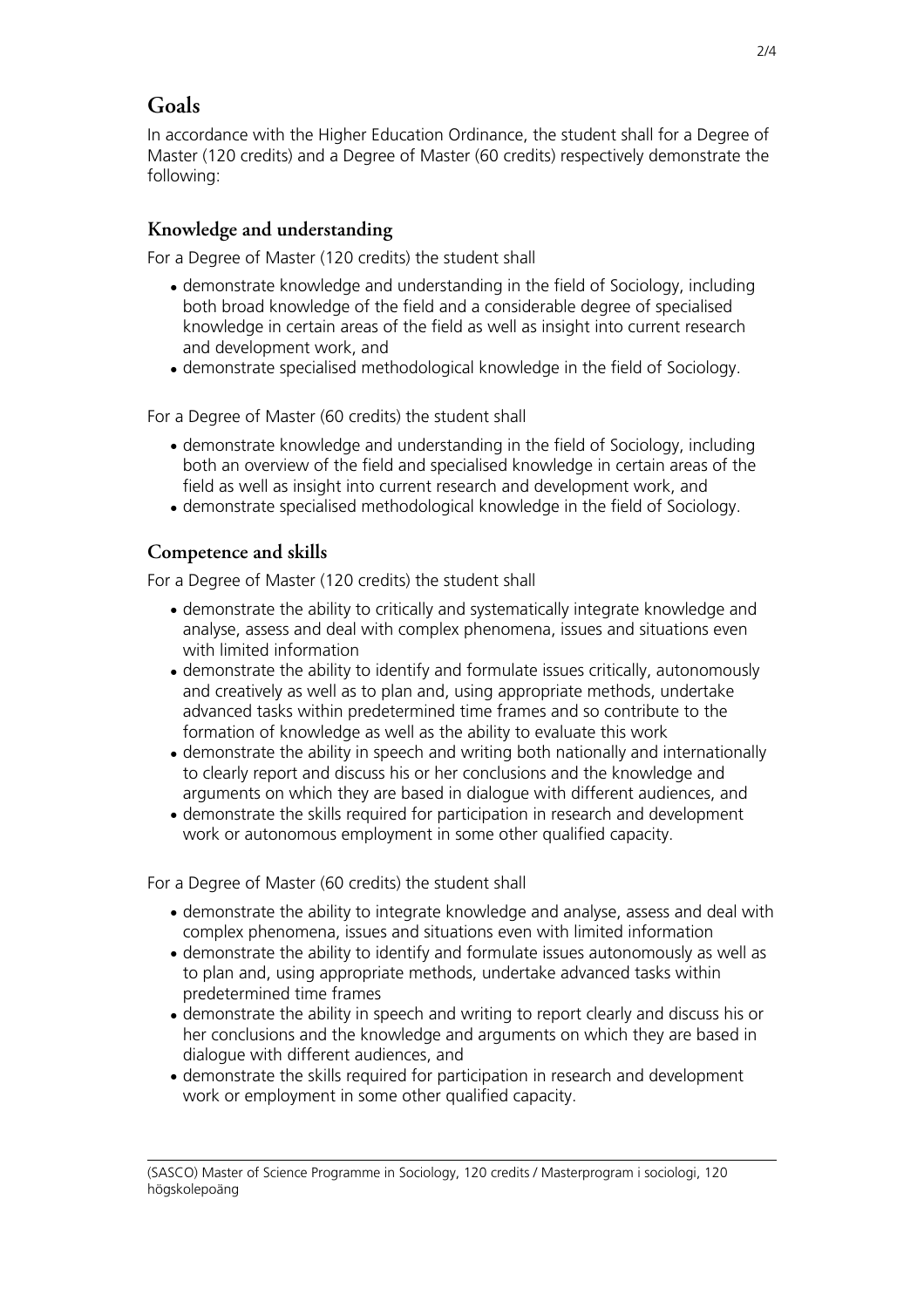#### **Judgement and approach**

For a Degree of Master (120 credits) the student shall

- demonstrate the ability to make assessments in the field of Sociology informed by relevant disciplinary, social and ethical issues and also to demonstrate awareness of ethical aspects of research and development work
- demonstrate insight into the possibilities and limitations of research, its role in society and the responsibility of the individual for how it is used, and
- demonstrate the ability to identify the personal need for further knowledge and take responsibility for his or her ongoing learning.

For a Degree of Master (60 credits) the student shall

- demonstrate the ability to make assessments in the field of Sociology informed by relevant disciplinary, social and ethical issues and also to demonstrate awareness of ethical aspects of research and development work
- demonstrate insight into the possibilities and limitations of research, its role in society and the responsibility of the individual for how it is used, and
- demonstrate the ability to identify the personal need for further knowledge and take responsibility for his or her ongoing learning.

## **Course information**

A degree of Master of Science in Sociology must include 30 credits in sociological theory, 30 credits in the theory of science and research methods (of which at least 7.5 credits in the theory of science and at least 15 credits in research methods) and a master's thesis in Sociology of 30 credits. The remaining 30 credits consists of elective courses, studies abroad or an Internship course.

*Additional information in appendix Course information SASCO.*

# **Degree**

Degree titles

Degree of Master of Science (120 credits) Major: Sociology *Filosofie masterexamen Huvudområde: Sociologi*

Degree of Master of Science (60 credits) Major: Sociology *Filosofie magisterexamen Huvudområde: Sociologi*

To acquire a Degree of Master of Science (120 credits) within the programme the student must have passed the courses required under "Course Information" (or corresponding courses at another university).

It is also possible to acquire a Degree of Master of Science (60 credits) with a major in Sociology after completion of the following required courses:

1. Sociology: Classical and Contemporal Theory, 15 credits

2. Sociology: Methods and Social Analysis, 15 credits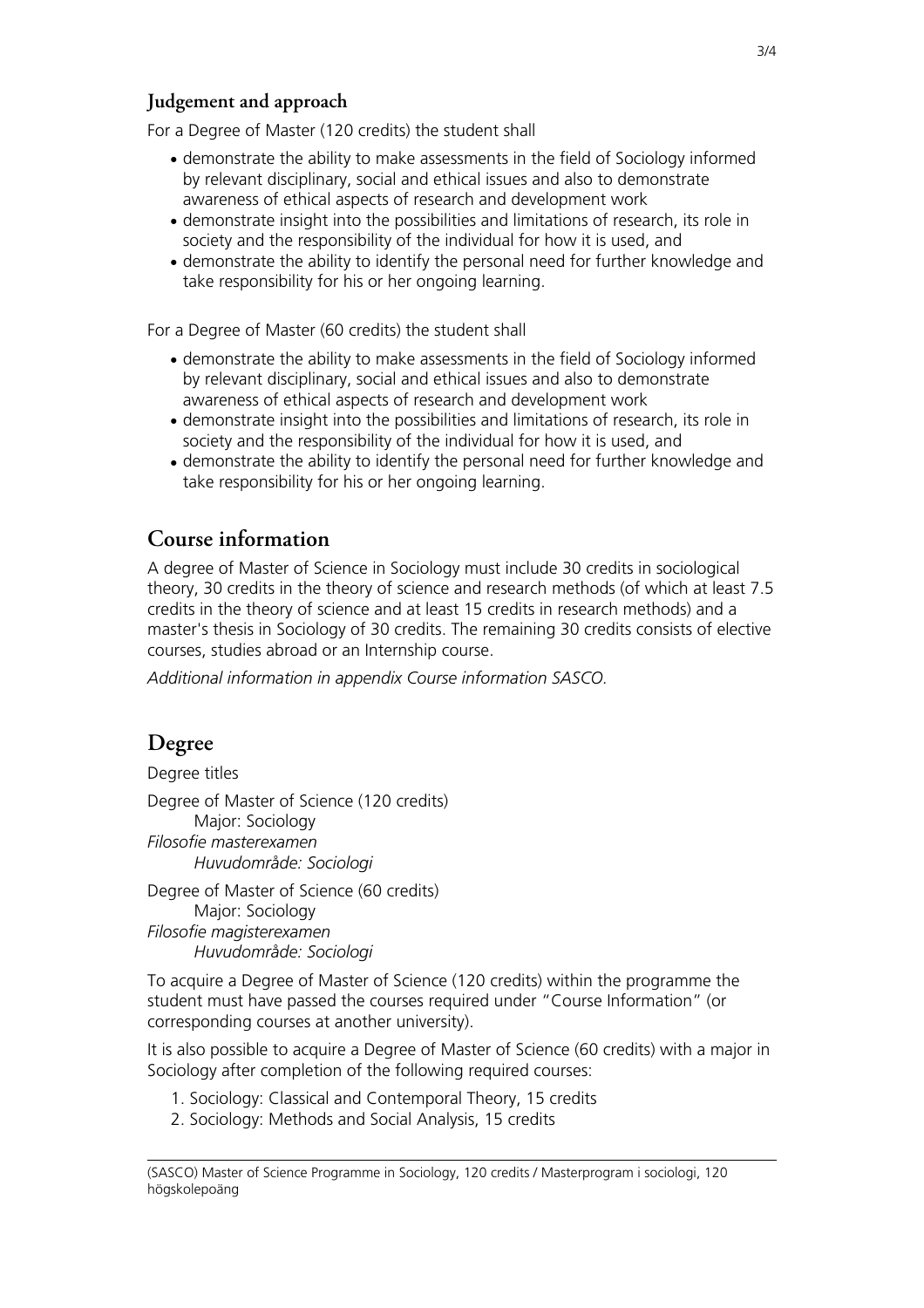- 3. Elective courses, 15 credits
- 4. Master's thesis, 15 credits

## **Requirements and Selection method**

#### **Requirements**

To be eligible for the programme the applicant must have the equivalent of a Swedish Bachelor's degree with a major (i.e. at least 90 ECTS credits) in Sociology or equivalent.

A good command of English language both spoken and written, equivalent to English 6/B (advanced) proficiency in the Swedish secondary system, is required. Equivalence assessments will be made according to national guidelines.

#### **Selection method**

The applicants estimated capacity to complete the programme is the primary criterion for selection. Students are selected on the basis of their previous study results (grades on courses and Bachelor's degree essay), proficiency in English and letter of intent.

## **Other information**

Instructions regarding teaching and examination are given in the syllabi for each course respectively. Students who have completed studies equivalent to courses within the programme may apply to have these courses accredited.

The language of instruction is English, which means that lectures and seminars are given in English, examination are in English, and student essays and papers are written in English. The master's thesis can be written in English or a Scandinavian language.